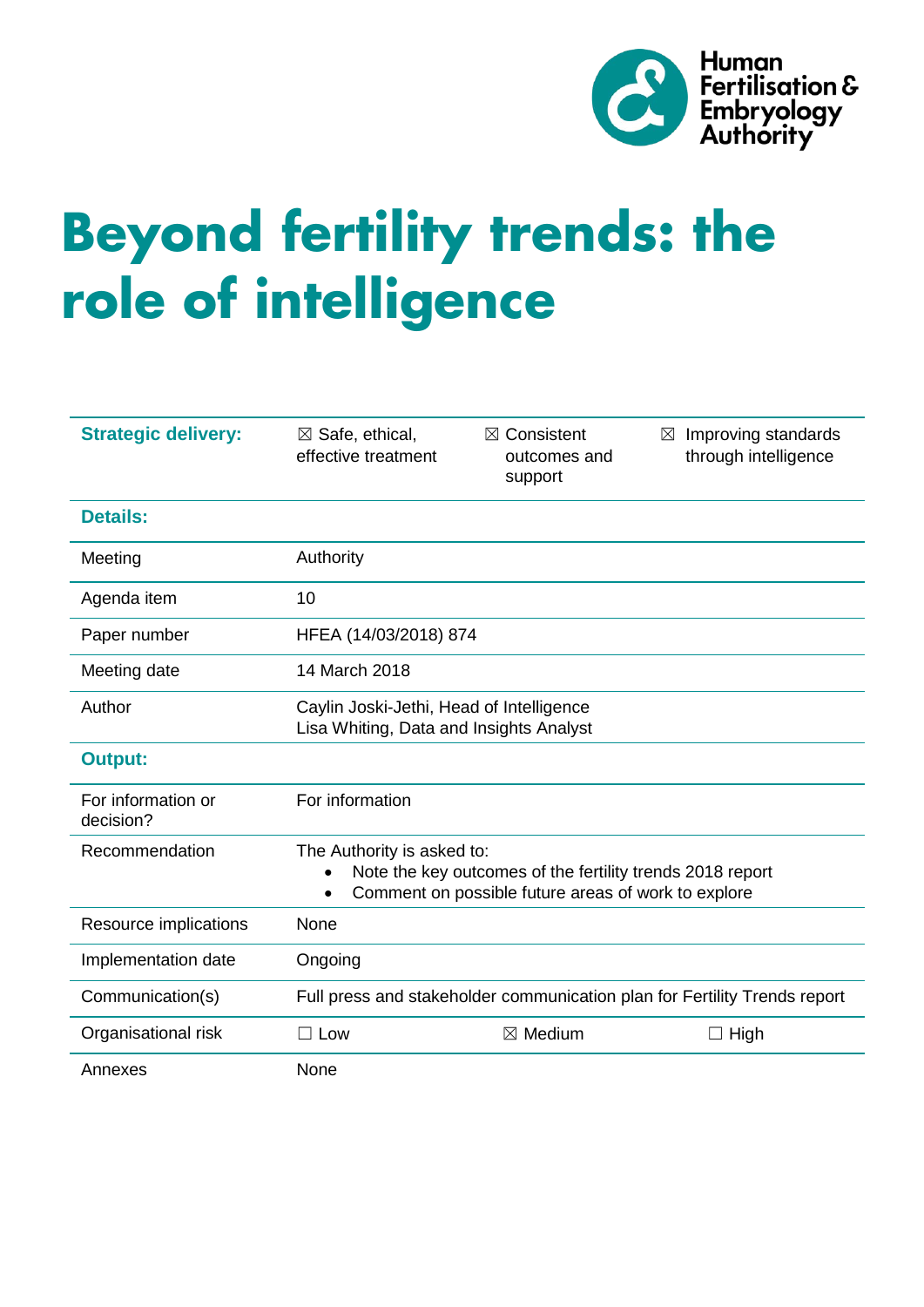## **1. Our intelligence strategy**

- **1.1.** Our intelligence strategy, approved by Authority on 24 January 2018, set us on a trajectory to ensure that our information is used to inform strategic decisions which result in improved standards of care.
- **1.2.** The January Authority paper focused on the patient-led proposals, whereas this paper focuses on the way we will utilise our Register and other information to improve standards.
- **1.3.** Using multiple sources of data, intelligence enables the discovery of new relationships and exploration of new possibilities. This new knowledge will, in turn, help us to use the wealth of information that we hold to improve standards of care. The 'standards of care' we aim to improve relate to the complete breadth of technological advances, public health research, patient care, birth rates, and many others.



- **1.4.** We have done work like this in the past. Our 'Fertility Treatment in 2014-2016, Trends and Figures' report is an example of the mechanism we have previously used to assess our outcomes, and how we perform as a sector each year.
- **1.5.** This paper aims to take this report one step further, commenting on both our current outcomes and performance, and indicating areas that intelligence could identify for future work.

# **2. Fertility trends**

#### **Learning from feedback**

- **2.1.** Our 'Fertility Treatment in 2014-2016, Trends and Figures' report launched today provides information on birth outcomes for 2014, 2015 and 2016. We have expanded the scope of the report to:
	- Make a greater range of statistics (including surrogacy and IUI data for the first time) available in as much detail as is reliable and practicable
	- Make more current statistics available to inform patients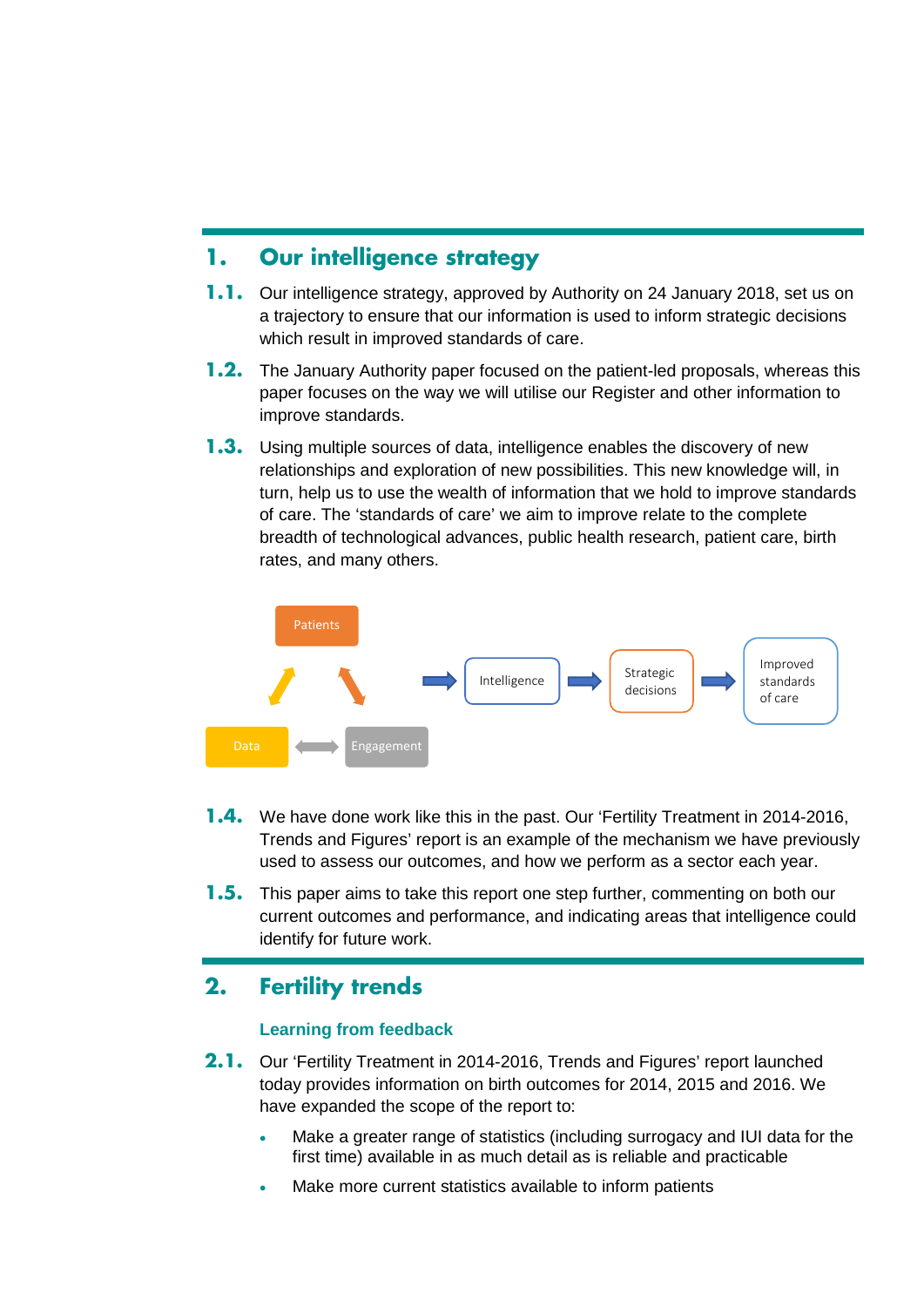- Provide more commentary and analysis that aids interpretation particularly with regards to our new definitions (such as per embryo transfer)
- Provide additional detail on outcomes by couple status (in response to frequent PQs on this topic)
- Provide IVF treatment rates for all combinations of donor/own egg, donor/partner sperm and fresh/frozen treatment cycles (in response to patient feedback saying they would like more specific categories)
- Ensure more information about the data we collect is available on our website (in response to feedback from researchers)

#### **What have we learned: key statistics?**

**2.2.** In 2016, there were a total number of 81,550 treatment cycles, the majority of which were IVF.



Number of treatment cycles

**2.3.** The proportion of IVF treatments that used frozen embryos increased to 31% of all IVF treatment cycles in 2016.



- **2.4.** Frozen embryo transfer birth rates were above fresh IVF birth rates for the first time in 2015.
- **2.5.** Birth rates for all treatment types remained broadly the same between 2015 and 2016.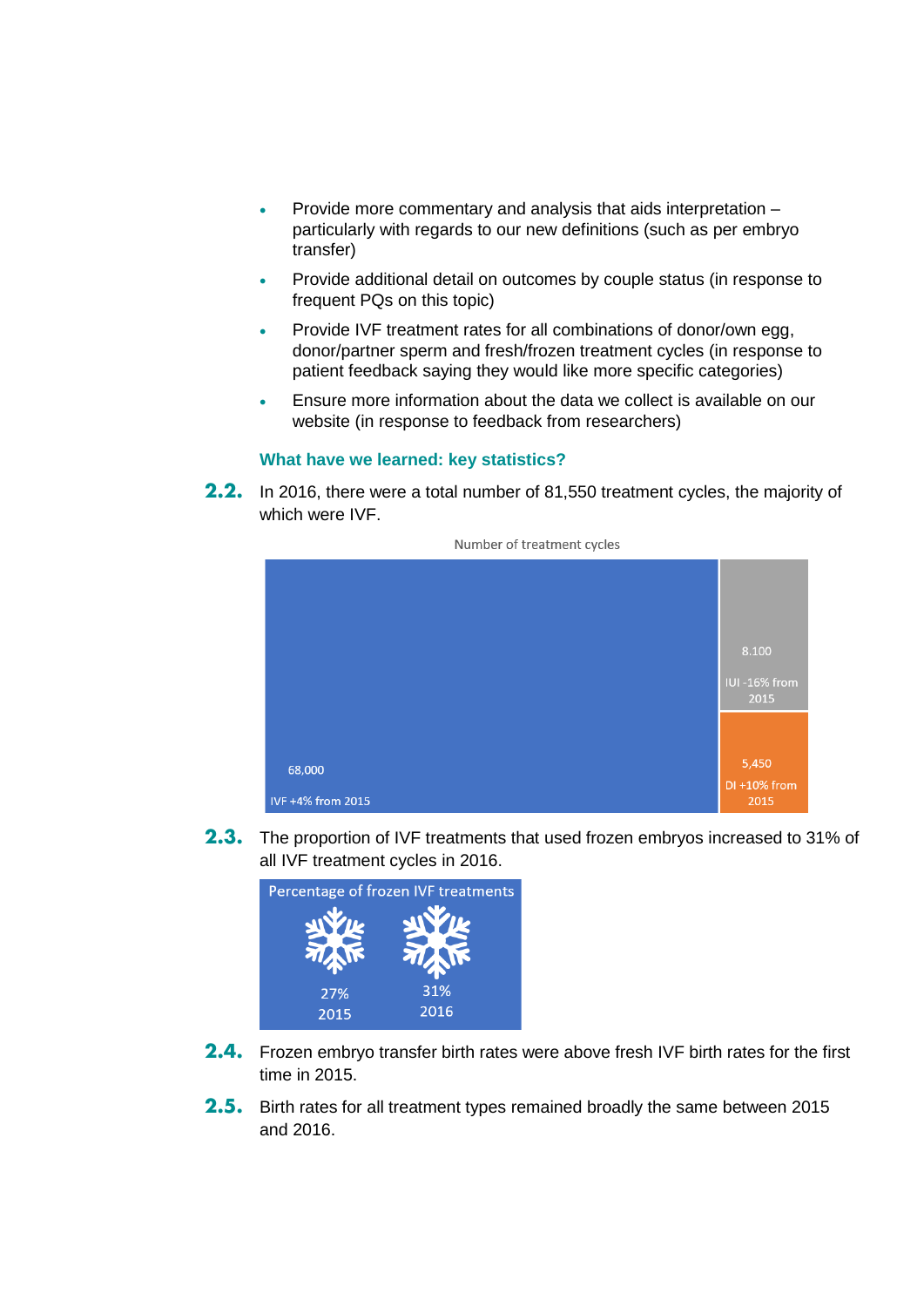

#### **Identifying future strategic priorities**

- **2.6.** Reports show us what has happened so far and what the current performance is. Intelligence can show us why things happened, identify future areas of work, and adapt our strategic and policy responses to deliver the changes we want to see.
- **2.7.** The remainder of this paper highlights areas of work that could be explored to identify changes in the way that we respond to developments in the sector and to drive improvements in standards. This is not the time for a detailed discussion of the issues raised but any comments at this stage would be useful in helping us to prioritise next steps.

#### **The typical fertility patient**

- **2.8.** Our data shows that a significant majority of fertility patients are women with a male partner, undertaking IVF using their own eggs and partner sperm (OEPS). This demographic makes up 88% of around 68,000 IVF treatment cycles. The next most common treatment after OEPS IVF, is IUI at around 8,100 treatments a year. It is important to maintain this context in discussions of more specialist treatments such as egg freezing and PGD which have treatment numbers around 1,170 and 700 cycles respectively.
- **2.9.** Given the bulk of our patient cohort undertake standard IVF using OEPS, we might want to assess whether our policy and communications focus sufficiently on these fertility service users, as well as those who often receive more media coverage, e.g. surrogates, lesbian couples, transgender patients and where policy and practice may be more complex.

#### **Multiple birth rate and frozen embryo transfer**

**2.10.** In 2008 around one in four IVF births were multiples compared to about 2% from natural conception. Over the last decade, we have worked with the sector to reduce the multiple birth rate with the goal of reaching 10%.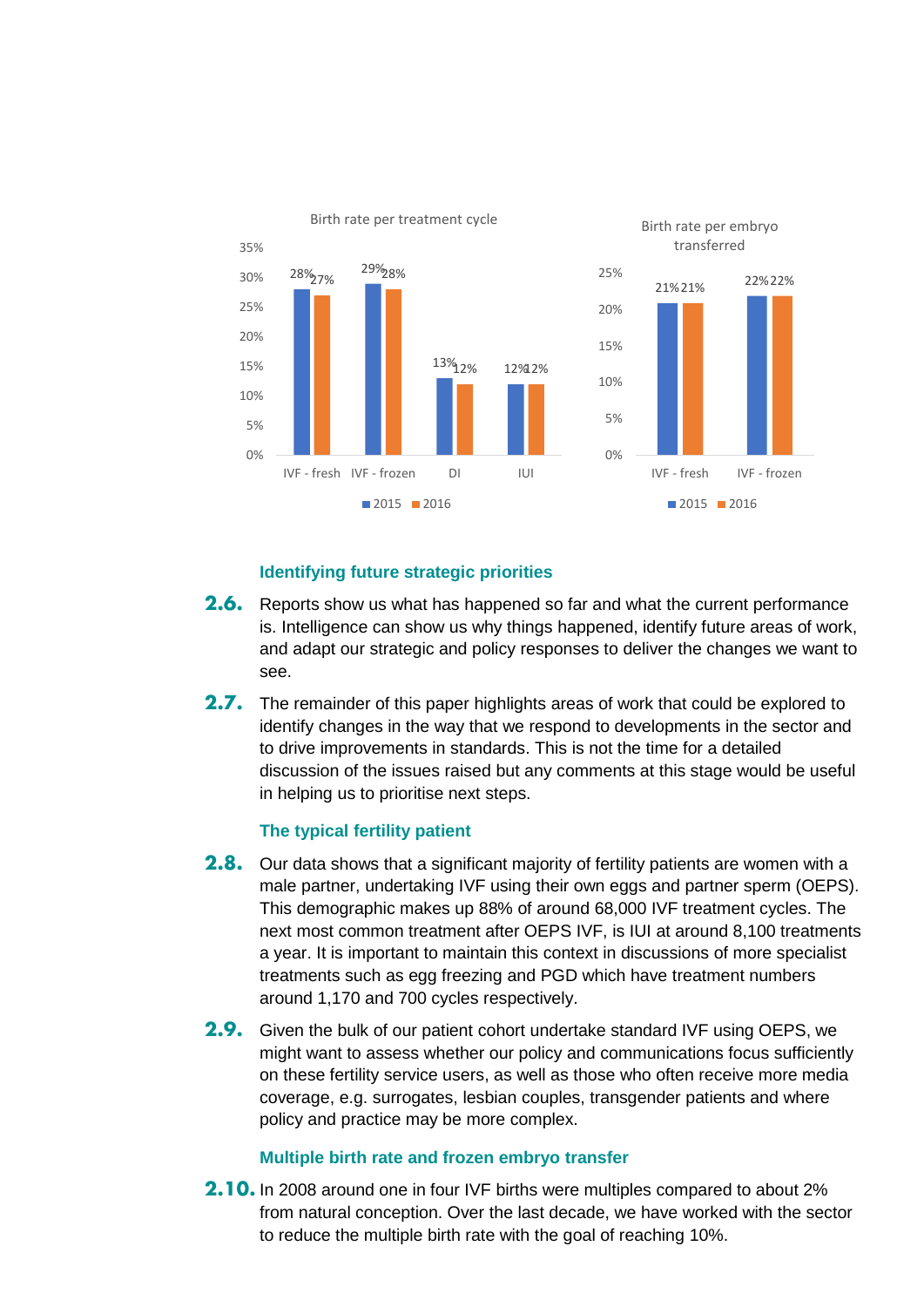- **2.11.** The multiple birth rate has decreased substantially since 2008 for both fresh and frozen cycles, with no reduction in the pregnancy rate. In 2016, 11% of births from IVF treatment cycles were multiple births, down from 13% in 2015.
- **2.12.** Given the continuous downwards trends, it seems sensible to predict that the 10% target will be met in 2017 or 2018. The data prompts us to consider the policy implications for what to do when the target is met; whether we would want to introduce a lower target, or whether we are happy that the 10% goal is the signal that sufficient progress has been made<sup>[1](#page-4-0)</sup>. We might also explore further how the frozen outcome data impacts upon the ambition of any future target we set

#### **Egg freezing**

- **2.13.** We know more women are freezing their eggs and more women are using previously frozen eggs in treatment, even though overall numbers are still relatively small. Success rates are also improving and, given the public interest in egg freezing, this is valuable information for the public and patients.
- **2.14.** Furthermore, now that there are more patients undertaking egg freezing cycles and using frozen eggs in treatment, it will be possible to begin robust analysis of which factors may influence success rates. Our upcoming egg freezing report (due Spring 2018) will explore these questions in more detail to help inform patients, the public and clinics.
- **2.15.** The emergence of changing messages from the outcome data prompts us to consider reviewing our processes for how we communicate key changes and emerging evidence in developing areas of fertility treatment across our stakeholders.

#### **Success rates for older women**

- **2.16.** Currently, NICE recommendations for IVF funding distinguish between women aged up to the age of 40, who are recommended to receive three full cycles of IVF, and women aged 40-42 who are recommended one.[2](#page-4-1) The NICE guidance states this is because "age was found to be the only robust factor in determining IVF success".
- **2.17.** We know this to be true for older patients using their own eggs. However, when looking at patients using just donor eggs our data demonstrates that age does not influence success rates. This may have implications for funding recommendations or the information we provide to patients around success.
- **2.18.** This prompts us to consider reviewing our processes for how we communicate these significantly different outcomes with all stakeholders, and to explore if we have any responsibility to encourage this emerging evidence to be reflected in

-

<span id="page-4-0"></span><sup>&</sup>lt;sup>1</sup> The lowest multiple birth rate in Europe can be found in Sweden at 4.9%:

https://academic.oup.com/humrep/article/31/2/233/2380245

<span id="page-4-1"></span><sup>&</sup>lt;sup>2</sup> In England individual Clinical Commissioning Groups may then introduce their own eligibility criteria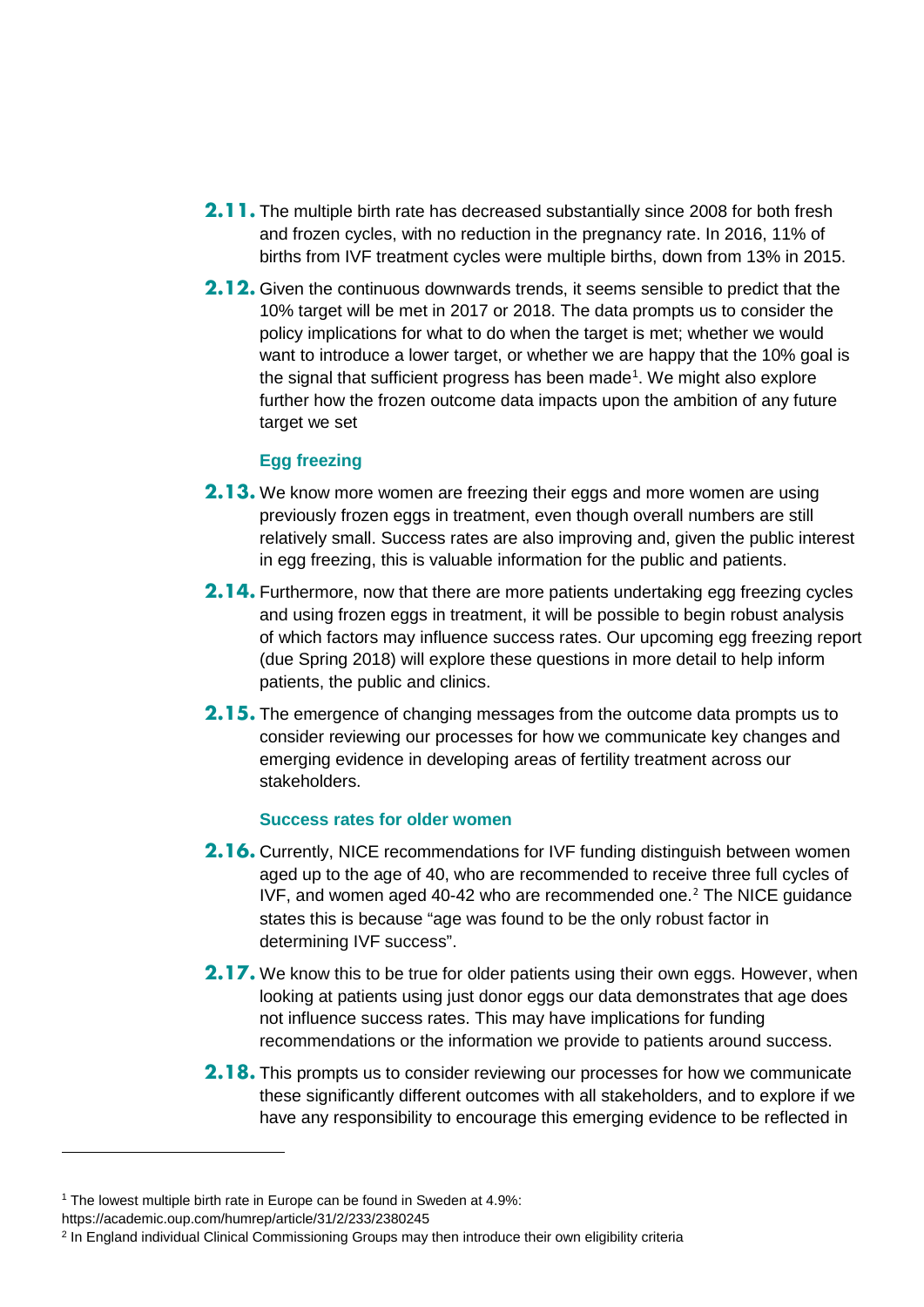national commissioning guidance and decisions in which, where donor eggs are used, there is minimal evidence to suggest older women should be denied access to treatment.

#### **NHS funding**

- **2.19.** Although regulation of fertility services is UK-wide, commissioning is devolved to the national level. The trend over the past few years has seen a divergence in commissioning policy across the four nations of the UK. Although the picture in Scotland has improved markedly in recent years, many English Clinical Commissioning Groups (CCGs) have reduced their fertility service over the same period. Given the fact the England accounts for the bulk of the UK population, we might expect this to come through in UK-wide trends, however in 2016 41% of IVF treatments were funded by the NHS, a figure which has remained broadly stable since around 2010.
- **2.20.** The obvious explanation for this apparent contradiction is a delay in the impact of commissioning decisions filtering through to the experience of patients.I It may therefore be worth exploring the funding data further to help patients and the public better understand the current picture.

## **3. Intelligence driving our future analysis**

**3.1.** We have developed a timeframe for future reports utilising our intelligence of the types of issues raised through enquiries, PQs, FOIs, and engagement with patients. We have profiled the reports and analysis taking into account both the level of interest and current resource expended on ad-hoc analysis with the resource needed to develop a more thorough publication.

#### **Strategic review of outcomes**

- **3.2.** We recognise that our inspection team have significant expertise in making decisions that drive standards at a local (clinic) level, however, in today's complex operating environment, making sound strategic decisions is more important – and more difficult – than ever, if we aim to account for the full range of demographic, regulatory, market and other factors, and to do this fast enough so there is still time to act.
- **3.3.** The intelligence strategy included an aim to deliver a regular review of enquiries, complaints, FOIs, PQs, incidents, inspection reports, and other qualitative feedback alongside key indicators. This would be used for a sectorlevel review of outcomes.
- **3.4.** This offers a 'big picture' review of our information to create a solid basis for analysing potential strategic options and guiding effective action across policy, compliance, licensing and communications. We will do this by synthesising information from a wide range of sources to identify the key factors and interactions affecting performance from across the organisation. Importantly, we plan to combine readily captured metrics and quantitative data with softer, more